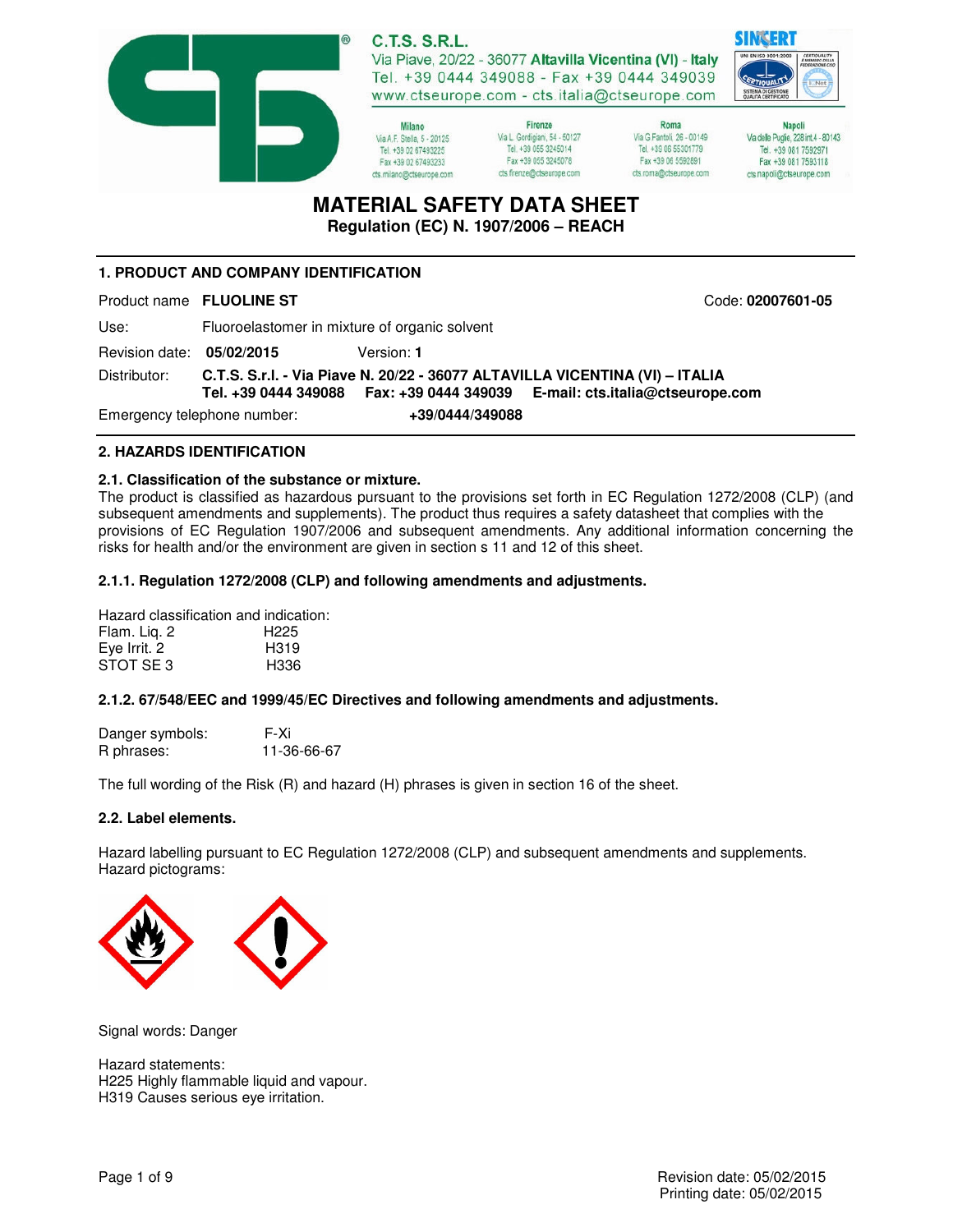

#### **C.T.S. S.R.L.** Via Piave, 20/22 - 36077 Altavilla Vicentina (VI) - Italy Tel. +39 0444 349088 - Fax +39 0444 349039 www.ctseurope.com - cts.italia@ctseurope.com

Milano Via A F Stella 5 - 20125 Tel. +39 02 67493225 Fax +39 02 67493233 cts.milano@ctseurope.com

Firenze Via L. Gordigiani, 54 - 50127 Tel. +39 055 3245014 Fax +39 055 3245078 cts.frenze@ctseurope.com

Roma Via G.Fantoli, 26 - 00149 Tel. +39 06 55301779 Fax +39 06 5592891 cts.roma@ctseurope.com

**Napoli** Via delle Puglie, 228 int.4 - 80143 Tel. +39 081 7592971 Fax +39 081 7593118 cts.napoli@ctseurope.com

H336 May cause drowsiness or dizziness. EUH066 Repeated exposure may cause skin dryness or cracking.

Precautionary statements:

P210 Keep away from heat / sparks / open flames / hot surfaces. No smoking. P233 Keep container tightly closed. P264 Wash thoroughly with plenty of water and soap after handling. P280 Wear protective gloves / protective clothing / eye protection / face protection. P304+P340 IF INHALED: Remove victim to fresh air and keep at rest in a position comfortable for breathing. P312 Call a POISON CENTER or doctor / physician if you feel unwell.

Contains: ACETONE

#### **2.3. Other hazards.**

Information not available.

#### **SECTION 3. COMPOSITION/INFORMATION ON INGREDIENTS.**

3.1. Substances. Information not relevant.

3.2. Mixtures.

Contains: Identification. Conc. %. Classification 67/548/EEC. Classification 1272/2008 (CLP). ACETONE CAS. 67-64-1 90 – 100 R66, R67, F R11, Xi R36 **Flam. Liq.2 H225,Eye Irrit.2 H319,STOT SE 3 H336, EUH066**  EC. 200-662-2 INDEX. 606-001-00-8 Reg. no. 01-2119471330-49

Note: Upper limit is not included into the range. The full wording of the Risk (R) and hazard (H) phrases is given in section 16 of the sheet.

T+ = Very Toxic(T+), T = Toxic(T), Xn = Harmful(Xn), C = Corrosive(C), Xi = Irritant(Xi),O = Oxidizing(O), E = Explosive(E), F + = Extremely Flammable(F+), F = Highly Flammable(F), N =Dangerous for the Environment(N)

#### **SECTION 4. FIRST AID MEASURES.**

#### **4.1. Description of first aid measures.**

EYES: Remove contact lenses, if present. Wash immediately with plenty of water for at least 15 minutes, opening the eyelids fully. If problem persists, seek medical advice.

SKIN: Remove contaminated clothing. Wash immediately with plenty of water. If irritation persists, get medical advice/attention. Wash contaminated clothing before using it again.

INHALATION: Remove to open air. In the event of breathing difficulties, get medical advice/attention immediately. INGESTION: Get medical advice/attention. Induce vomiting only if indicated by the doctor. Never give anything by mouth to an unconscious person, unless authorised by a doctor.

#### **4.2. Most important symptoms and effects, both acute and delayed.**

For symptoms and effects caused by the contained substances, see chap. 11.

## 4**.3. Indication of any immediate medical attention and special treatment needed.**

Information not available.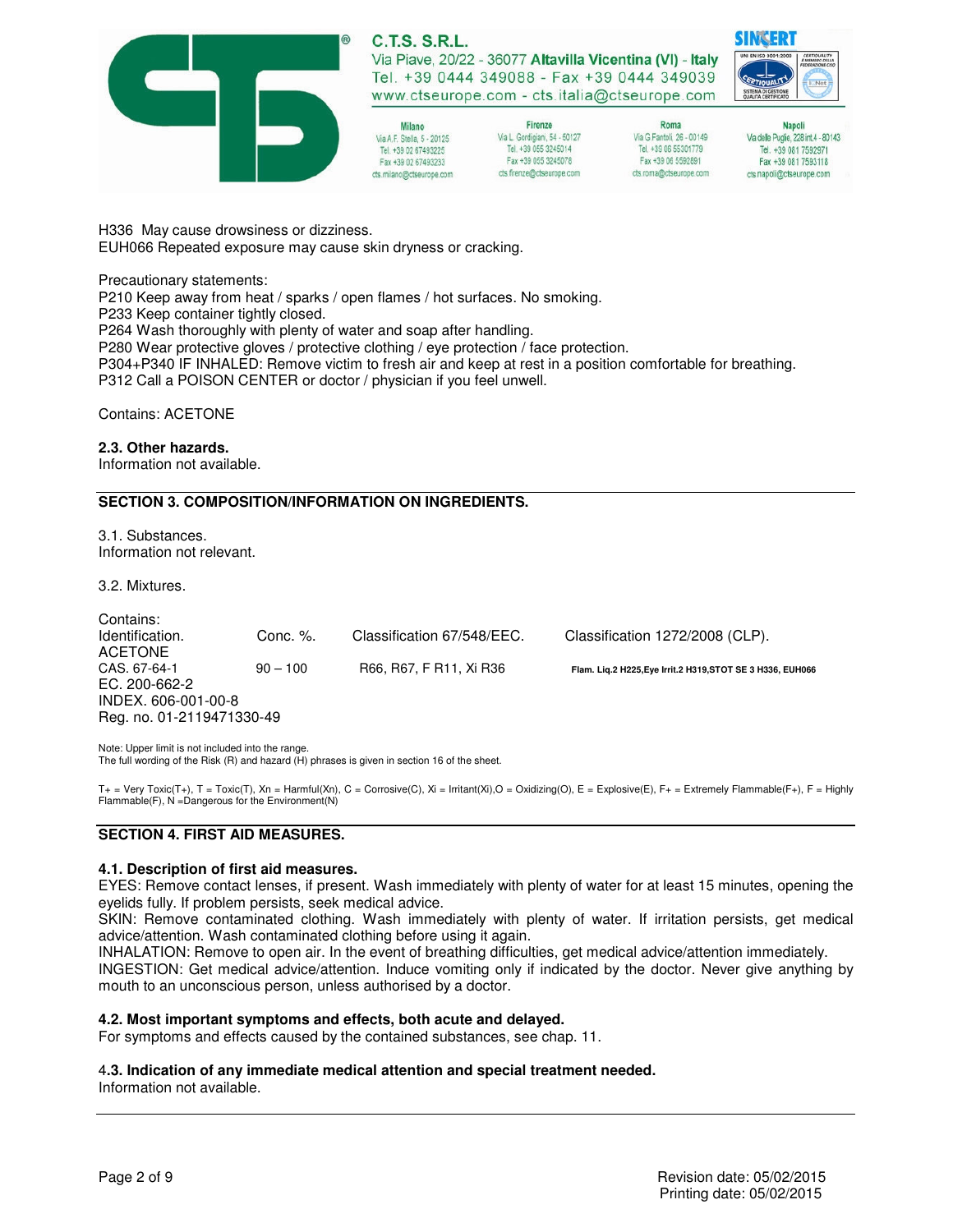

**C.T.S. S.R.L.** Via Piave, 20/22 - 36077 Altavilla Vicentina (VI) - Italy Tel. +39 0444 349088 - Fax +39 0444 349039

www.ctseurope.com - cts.italia@ctseurope.com Firenze Via L. Gordigiani, 54 - 50127 Via A F Stella 5 - 20125 Tel. +39 055 3245014

Fax +39 055 3245078

cts.frenze@ctseurope.com

Roma Via G.Fantoli, 26 - 00149 Tel. +39 06 55301779 Fax +39 06 5592891 cts.roma@ctseurope.com

**Napoli** Via delle Puglie, 228 int.4 - 80143 Tel. +39 081 7592971 Fax +39 081 7593118 cts.napoli@ctseurope.com

SINSERI

#### **SECTION 5. FIREFIGHTING MEASURES.**

#### **5.1. Extinguishing media.**

SUITABLE EXTINGUISHING EQUIPMENT

Extinguishing substances are: carbon dioxide, foam, chemical powder. For product loss or leakage that has not caught fire, water spray can be used to disperse flammable vapours and protect those trying to stem the leak. UNSUITABLE EXTINGUISHING EQUIPMENT

Do not use jets of water. Water is not effective for putting out fires but can be used to cool containers exposed to flames to prevent explosions.

#### **5.2. Special hazards arising from the substance or mixture.**

HAZARDS CAUSED BY EXPOSURE IN THE EVENT OF FIRE

Milano

Tel. +39 02 67493225

Fax +39 02 67493233

cts.milano@ctseurope.com

Excess pressure may form in containers exposed to fire at a risk of explosion. Do not breathe combustion products.

#### **5.3. Advice for firefighters.**

GENERAL INFORMATION

Use jets of water to cool the containers to prevent product decomposition and the development of substances potentially hazardous for health.

Always wear full fire prevention gear. Collect extinguishing water to prevent it from draining into the sewer system. Dispose of contaminated water used for extinction and the remains of the fire according to applicable regulations. SPECIAL PROTECTIVE EQUIPMENT FOR FIRE-FIGHTERS

Normal fire fighting clothing i.e. fire kit (BS EN 469), gloves (BS EN 659) and boots (HO specification A29 and A30) in combination with self-contained open circuit positive pressure compressed air breathing apparatus (BS EN 137).

#### **SECTION 6. ACCIDENTAL RELEASE MEASURES.**

#### **6.1. Personal precautions, protective equipment and emergency procedures.**

Block the leakage if there is no hazard.

Wear suitable protective equipment (including personal protective equipment referred to under Section 8 of the safety data sheet) to prevent any contamination of skin, eyes and personal clothing. These indications apply for both processing staff and those involved in emergency procedures.

#### **6.2. Environmental precautions.**

The product must not penetrate into the sewer system or come into contact with surface water or ground water.

#### **6.3. Methods and material for containment and cleaning up.**

Collect the leaked product into a suitable container. Evaluate the compatibility of the container to be used, by checking section 10. Absorb the remainder with inert absorbent material.

Make sure the leakage site is well aired. Check incompatibility for container material in section 7. Contaminated material should be disposed of in compliance with the provisions set forth in point 13.

#### **6.4. Reference to other sections.**

Any information on personal protection and disposal is given in sections 8 and 13.

#### **SECTION 7. HANDLING AND STORAGE**.

#### **7.1. Precautions for safe handling.**

Keep away from heat, sparks and naked flames ; do not smoke or use matches or lighters. Vapours may catch fire and an explosion may occur; vapour accumulation is therefore to be avoided by leaving windows and doors open and ensuring good cross ventilation. Without adequate ventilation, vapours may accumulate at ground level and, if ignited, catch fire even at a distance, with the danger of backfire. Avoid bunching of electrostatic charges. When performing transfer operations involving large containers, connect to an earthing system and wear antistatic footwear. Vigorous stirring and flow through the tubes and equipment may cause the formation and accumulation of electrostatic charges. In order to avoid the risk of fires and explosions, never use compressed air when handling. Open containers with caution as they may be pressurised. Do not eat, drink or smoke during use. Avoid leakage of the product into the environment.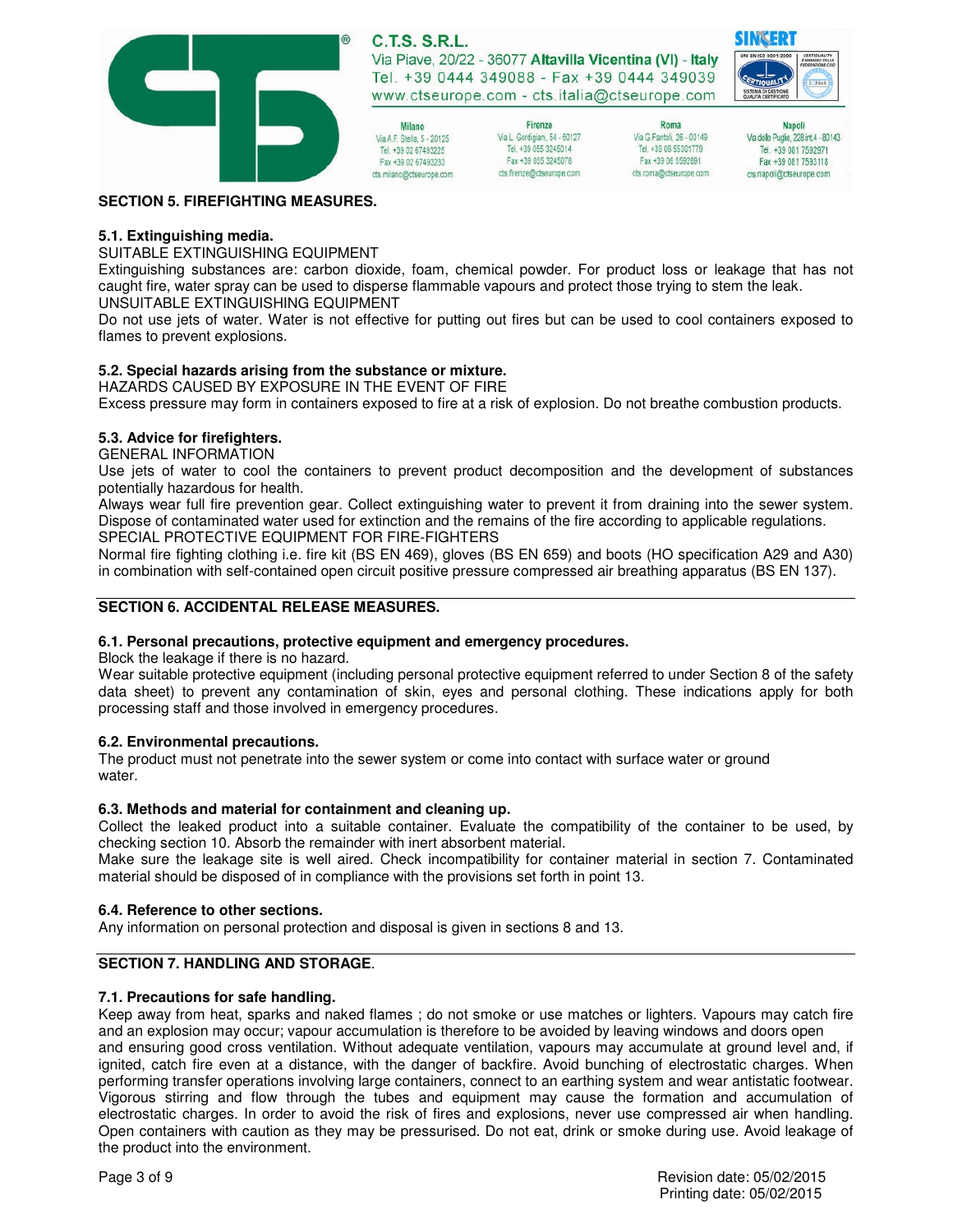

#### **7.2. Conditions for safe storage, including any incompatibilities.**

Store only in the original container. Store the containers sealed, in a well ventilated place, away from direct sunlight. Store in a well ventilated place, keep far away from sources of heat, naked flames and sparks and other sources of ignition. Keep containers away from any incompatible materials, see section 10 for details.

#### **7.3. Specific end use(s).**

Information not available.

#### **SECTION 8. EXPOSURE CONTROLS/PERSONAL PROTECTION.**

8.1. Control parameters.

Regulatory References (United Kingdom): EH40/2005 Workplace exposure limits. Containing the list of workplace exposure limits for use with the Control of Substances Hazardous to Health Regulations (as amended). Éire: Code of Practice Chemical Agent Regulations 2011.

OEL EU: Directive 2009/161/EU; Directive 2006/15/EC; Directive 2004/37/EC; Directive 2000/39/EC. TLV-ACGIH: ACGIH 2012

ACETONE

#### Threshold Limit Value.

| Type             | Country | TWA/8h |     | STEL/15min |      |
|------------------|---------|--------|-----|------------|------|
|                  |         | mq/m3  | ppm | mg/m3      | ppm  |
| <b>TLV-ACGIH</b> |         | 1187   | 500 | 1781       | 750  |
| OEL              | EU.     | 1210   | 500 |            |      |
| OEL              | irl     | 1210   | 500 |            |      |
| WFI              | UK      | 1210   | 500 | 3620       | 1500 |

Legend:

(C) = CEILING ; INHAL = Inhalable Fraction ; RESP = Respirable Fraction ; THORA = Thoracic Fraction.

#### **8.2. Exposure controls.**

As the use of adequate technical equipment must always take priority over personal protective equipment, make sure that the workplace is well aired through effective local aspiration. When choosing personal protective equipment, ask your chemical substance supplier for advice. Personal protective equipment must be CE marked, showing that it complies with applicable standards. Provide an emergency shower with face and eye wash station. HAND PROTECTION

Protect hands with category III work gloves (see standard EN 374).

The following should be considered when choosing work glove material: compatibility, degradation, failure time and permeability. The work gloves' resistance to chemical agents should be checked before use, as it can be unpredictable. The gloves' wear time depends on the duration and type of use.

SKIN PROTECTION

Wear category I professional long-sleeved over alls and safety footwear (see Directive 89/686/EEC and standard EN ISO 20344). Wash body with soap and water after removing protective clothing.

Consider the appropriateness of providing antistatic clothing in the case of working environments in which there is a risk of explosion.

EYE PROTECTION

Wear airtight protective goggles (see standard EN 166).

RESPIRATORY PROTECTION

If the threshold value (e.g. TLV-TWA) is exceeded for the substance or one of the substances present in the product, wear a mask with a type AX filter, whose limit of use will be defined by the manufacturer (see standard EN 14387). In the presence of gases or vapours of various kinds and/or gases or vapours containing particulate (aerosol sprays, fumes, mists, etc.) combined filters are required. Respiratory protection devices must be used if the technical measures adopted are not suitable for restricting the worker's exposure to the threshold values considered.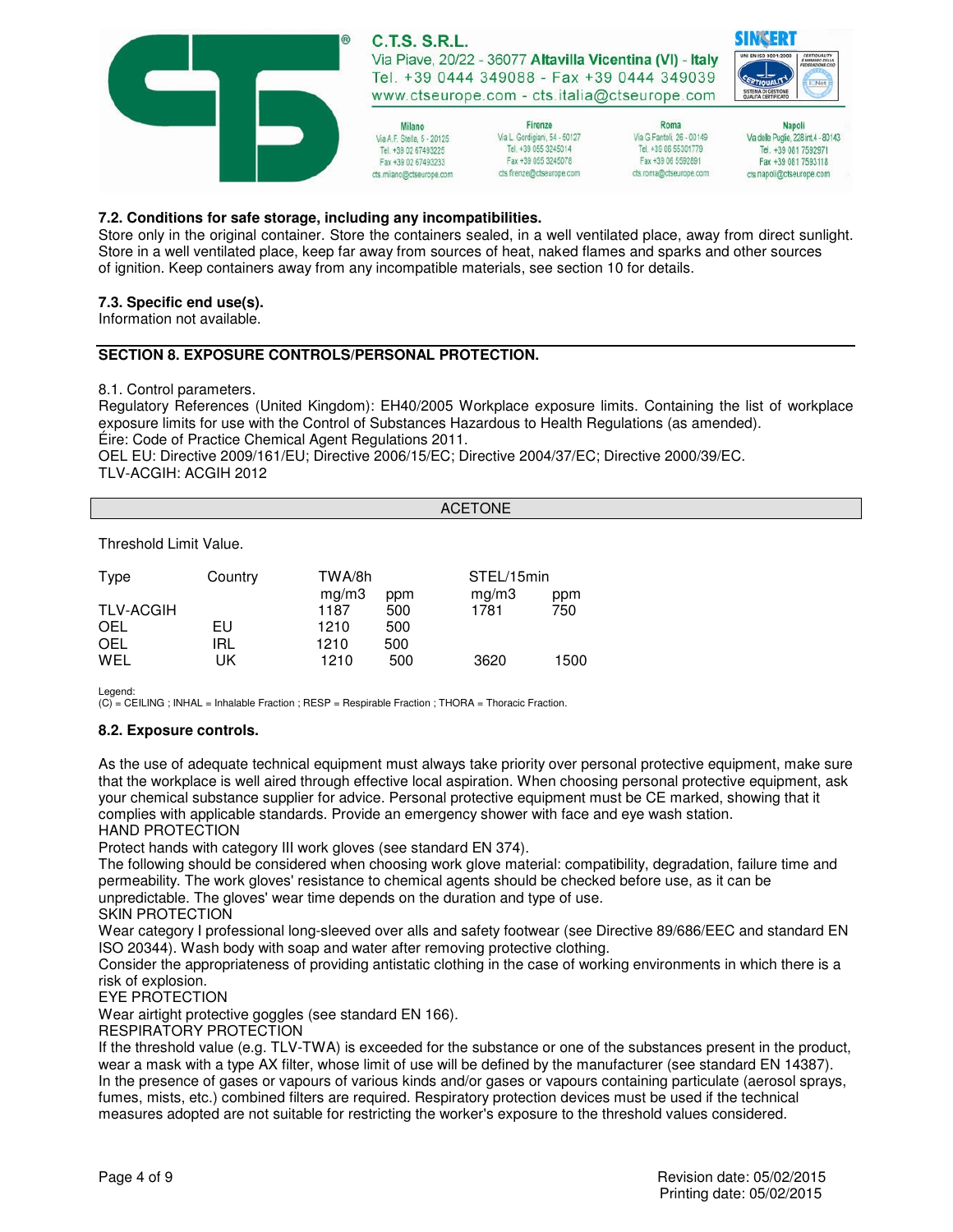

The protection provided by masks is in any case limited. If the substance considered is odourless or its olfactory threshold is higher than the corresponding TLV-TWA and in the case of an emergency, wear open-circuit compressed air breathing apparatus (in compliance with standard EN 137) or external air-intake breathing apparatus (in compliance with standard EN 138). For a correct choice of respiratory protection device, see standard EN 529.

ENVIRONMENTAL EXPOSURE CONTROLS.

The emissions generated by manufacturing processes, including those generated by ventilation equipment, should be checked to ensure compliance with environmental standards.

### **SECTION 9. PHYSICAL AND CHEMICAL PROPERTIES.**

#### **9.1. Information on basic physical and chemical properties.**

| Appearance:                 | Liquid         |
|-----------------------------|----------------|
| Colour:                     | Colourless     |
| Odour:                      | Characteristic |
| Odour threshold:            | Not available  |
| pH.:                        | Not available  |
| Melting point / freezing    | Not available  |
| point.                      |                |
| Initial boiling point.      | Not available  |
| Boiling range.              | Not available  |
| Flash point.                | <21 °C         |
| <b>Evaporation Rate</b>     | Not available  |
| Flammability of solids      | Not available  |
| and gases                   |                |
| Lower inflammability        | Not available  |
| limit.                      |                |
| <b>Upper inflammability</b> | Not available  |
| limit.                      |                |
| Lower explosive limit.      | Not available  |
| Upper explosive limit.      | Not available  |
| Vapour pressure.            | Not available  |
| Vapour density              | Not available  |
| Relative density.           | Not available  |
| Solubility                  | Not available  |
| Partition coefficient: n-   | Not available  |
| octanol/water               |                |
| Auto-ignition               | Not available  |
| temperature.                |                |
| Decomposition               | Not available  |
| temperature.                |                |
| Viscosity                   | Not available  |
| <b>Explosive properties</b> | Not available  |
| Oxidising properties        | Not available  |

#### **9.2. Other information.**

VOC (Directive 1999/13/EC) : 90,00 % VOC (volatile carbon) : 55,79 %

#### **SECTION 10. STABILITY AND REACTIVITY.**

#### **10.1. Reactivity.**

There are no particular risks of reaction with other substances in normal conditions of use. ACETONE: decomposes under the effect of heat.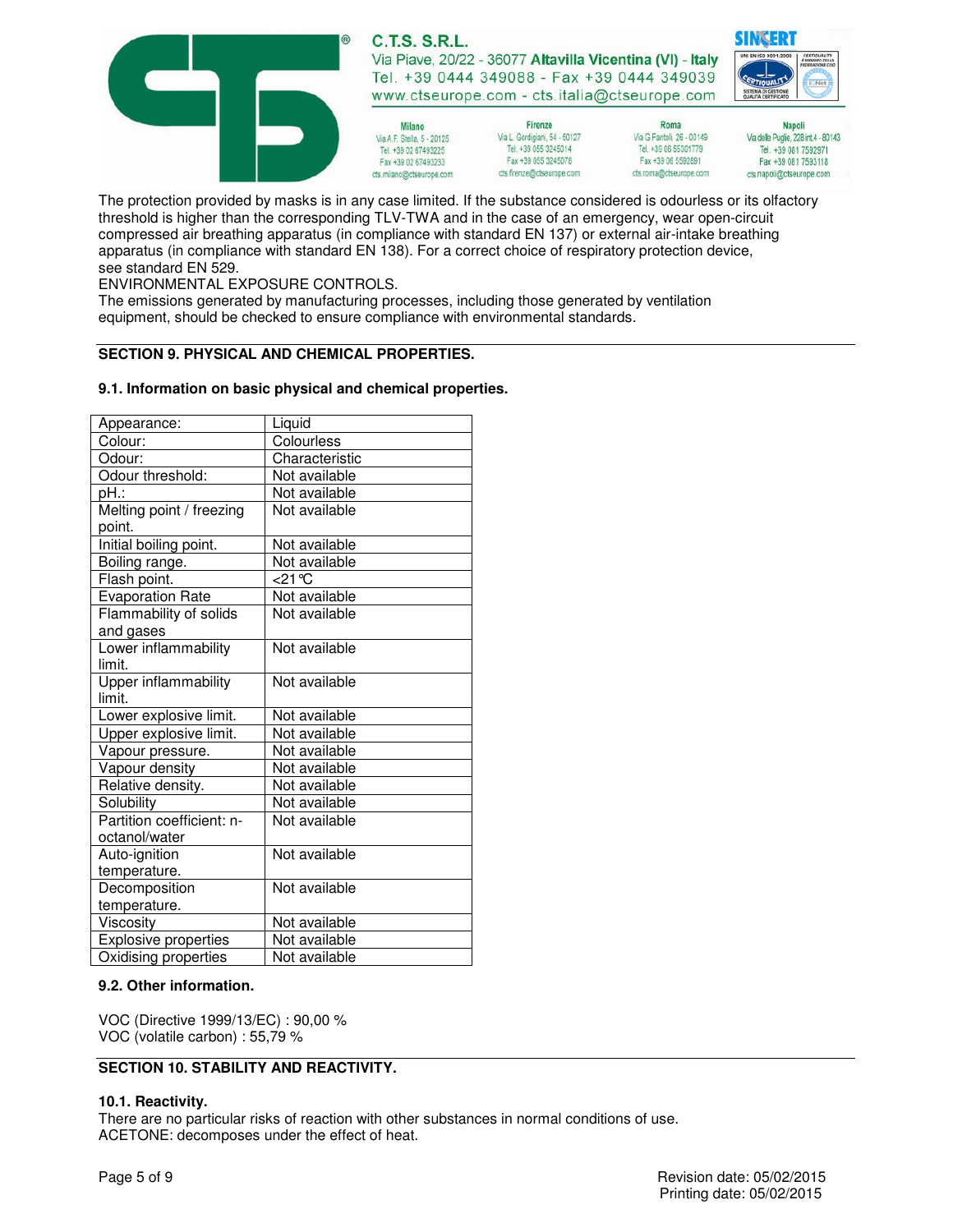

# **C.T.S. S.R.L.**

Via Piave, 20/22 - 36077 Altavilla Vicentina (VI) - Italy Tel. +39 0444 349088 - Fax +39 0444 349039 www.ctseurope.com - cts.italia@ctseurope.com

- Milano Via A F Stella 5 - 20125 Tel. +39 02 67493225 Fax +39 02 67493233 cts.milano@ctseurope.com
- Firenze Via L. Gordigiani, 54 - 50127 Tel. +39 055 3245014 Fax +39 055 3245078 cts.frenze@ctseurope.com



**Napoli** Via delle Puglie, 228 int.4 - 80143 Tel. +39 081 7592971 Fax +39 081 7593118 cts.napoli@ctseurope.com

#### **10.2. Chemical stability.**

The product is stable in normal conditions of use and storage.

#### **10.3. Possibility of hazardous reactions.**

The vapours may also form explosive mixtures with the air.

ACETONE: risk of explosion on contact with: bromine trifluoride, difluoro dioxide, hydrogen peroxide, nitrosyl chloride, 2-methyl-1,3 butadiene,nitromethane, nitrosyl perchlorate. Can react dangerously with: potassium tertbutoxide, alkaline hydroxides, bromine, bromoform, isoprene,sodium, sulphur dioxide, chromium trioxide, chromyl chloride, nitric acid, chloroform,peroxymonosulphuric acid, phosphoryl chloride,chromosulphuric acid, fluorine, strong oxidising agents. Develops flammable gases with nitrosyl perchlorate.

#### **10.4. Conditions to avoid.**

Avoid overheating. Avoid bunching of electrostatic charges. Avoid all sources of ignition.

ACETONE: avoid exposure to sources of heat and naked flames.

#### **10.5. Incompatible materials.**

ACETONE: acid and oxidising substances.

#### **10.6. Hazardous decomposition products.**

In the event of thermal decomposition or fire, gases and vapours that are potentially dangerous to health may be released.

ACETONE: ketenes and other irritating compounds.

#### **SECTION 11. TOXICOLOGICAL INFORMATION.**

#### **11.1. Information on toxicological effects.**

In the absence of experimental data for the product itself, health hazards are evaluated according to the properties of the substances it contains, using the criteria specified in the applicable regulation for classification. It is therefore necessary to take into account the concentration of the individual hazardous substances indicated in section 3, to evaluate the toxicological effects of exposure to the product.

Acute effects: stinging eyes. Symptoms may include: rubescence, edema, pain and lachrymation. Vapour inhalation may moderately irritate the upper respiratory trait. Contact with skin may cause sli ght irritation. Ingestion may cause health problems, including stomach pain and sting, nausea and sickness. This product contains highly volatile substances, which may cause serious depression of the central nervous system (CNS) and have negative effects, such as drowsiness, dizziness, slow reflexes, narcosis.

#### **SECTION 12. ECOLOGICAL INFORMATION.**

Use this product according to good working practices. Avoid littering. Inform the competent authorities, should the product reach waterways or sewers or contaminate soil or vegetation.

**12.1. Toxicity.**  Information not available. **12.2. Persistence and degradability.**  Information not available. **12.3. Bioaccumulative potential.**  Information not available. **12.4. Mobility in soil.**  Information not available. **12.5. Results of PBT and vPvB assessment.**  On the basis of available data, the product does not contain any PBT or vPvB in percentage greater than 0,1%. **12.6. Other adverse effects.**  Information not available.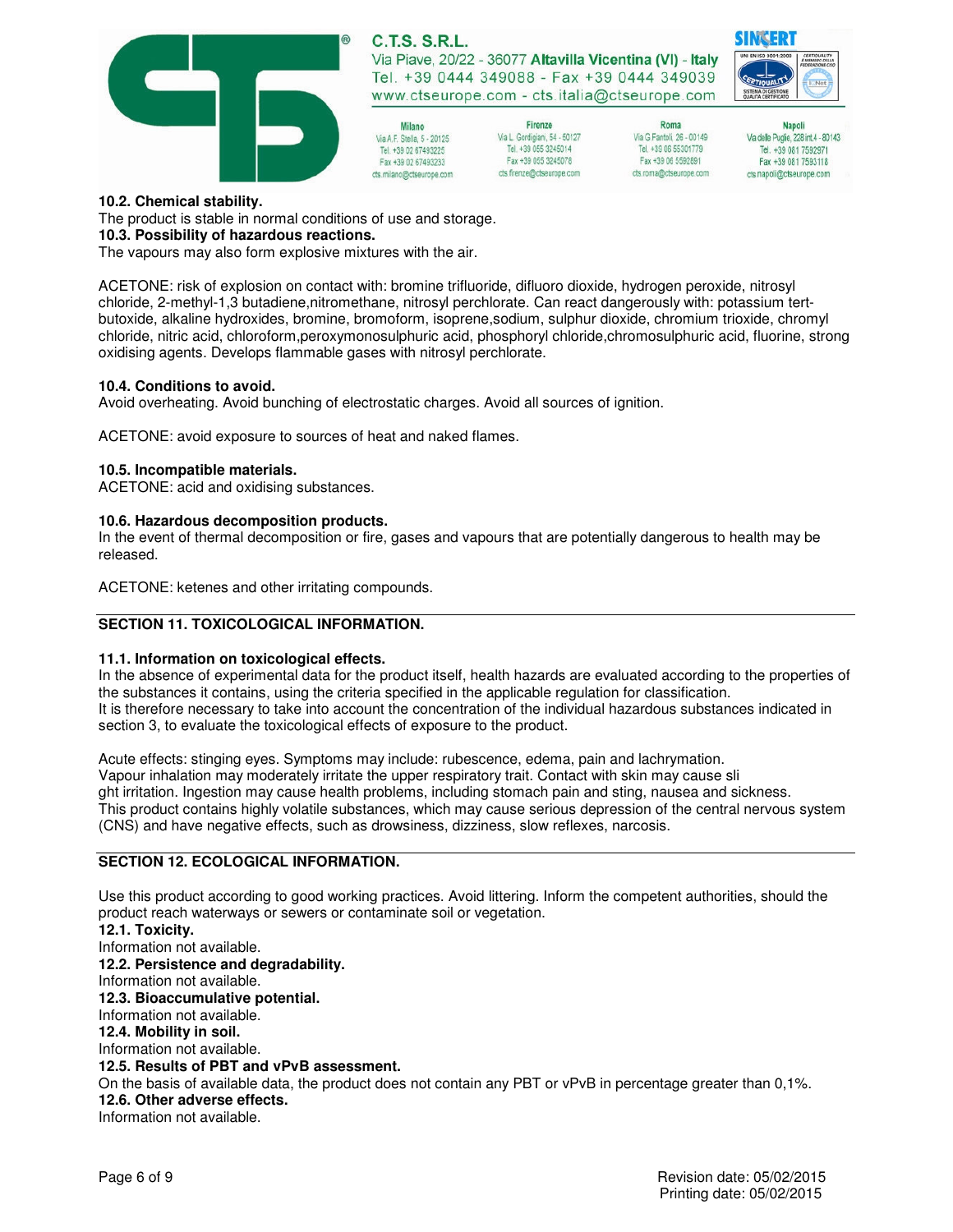

**C.T.S. S.R.L.** Via Piave, 20/22 - 36077 Altavilla Vicentina (VI) - Italy Tel. +39 0444 349088 - Fax +39 0444 349039

www.ctseurope.com - cts.italia@ctseurope.com

Firenze Via L. Gordigiani, 54 - 50127 Tel. +39 055 3245014 Fax +39 055 3245078 cts.firenze@ctseurope.com



Roma

Via G.Fantoli, 26 - 00149

Tel. +39 06 55301779

Fax +39 06 5592891

cts.roma@ctseurope.com

**Napoli** Via delle Puglie, 228 int.4 - 80143 Tel. +39 081 7592971 Fax +39 081 7593118 cts.napoli@ctseurope.com

#### **SECTION 13. DISPOSAL CONSIDERATIONS.**

#### **13.1. Waste treatment methods.**

Reuse, when possible. Product residues should be considered special hazardous waste. The hazard level of waste containing this product should be evaluated according to applicable regulations.

Disposal must be performed through an authorised waste management firm, in compliance with national an d local regulations. Avoid littering. Do not contaminate soil, sewers and waterways.

Milano

Via A F Stella 5 - 20125

Tel. +39 02 67493225

Fax +39 02 67493233

cts.milano@ctseurope.com

Waste transportation may be subject to ADR restrictions.

CONTAMINATED PACKAGING

Contaminated packaging must be recovered or disposed of in compliance with national waste management regulations.

### **SECTION 14. TRANSPORT INFORMATION.**

These goods must be transported by vehicles authorized to the carriage of dangerous goods according to the provisions set out in the current edition of the Code of International Carriage of Dangerous Goods by Road (ADR) and in all the applicable national regulations. These goods must be packed in their original packagings or in packagings made of materials resistant to their content and not reacting dangerously with it. People loading and unloading dangerous goods must be trained on all the risks deriving from these substances and on all actions that must be taken in case of emergency situations.

#### **Road and rail transport:**

ADR/RID Class: 3 UN: 1263 Packing Group: II Label: 3 Nr. Kemler: 33 Limited Quantity. 5 L Tunnel restriction code. (D/E) Proper Shipping Name: PAINT RELATED MATERIAL Special Provision: 640D

#### **Carriage by sea (shipping):**

IMO Class: 3 UN: 1263 Packing Group: II Label: 3 EMS: F-E , S-E Marine Pollutant. NO Proper Shipping Name: PAINT RELATED MATERIAL

#### **Transport by air:**

IATA: 3 UN: 1263 Packing Group: II Label: 3 Cargo: Packaging instructions: 364 Maximum quantity: 60 L Pass.: Packaging instructions: 353 Maximum quantity: 5 L Special Instructions: A3, A72, A192 Proper Shipping Name: PAINT RELATED MATERIAL

#### **SECTION 15. REGULATORY INFORMATION.**

15.1. Safety, health and environmental regulations/legislation specific for the substance or mixture. Seveso category, 7b Restrictions relating to the product or contained substances pursuant to Annex XVII to EC Regulation 1 907/2006. Product. Point 3 - 40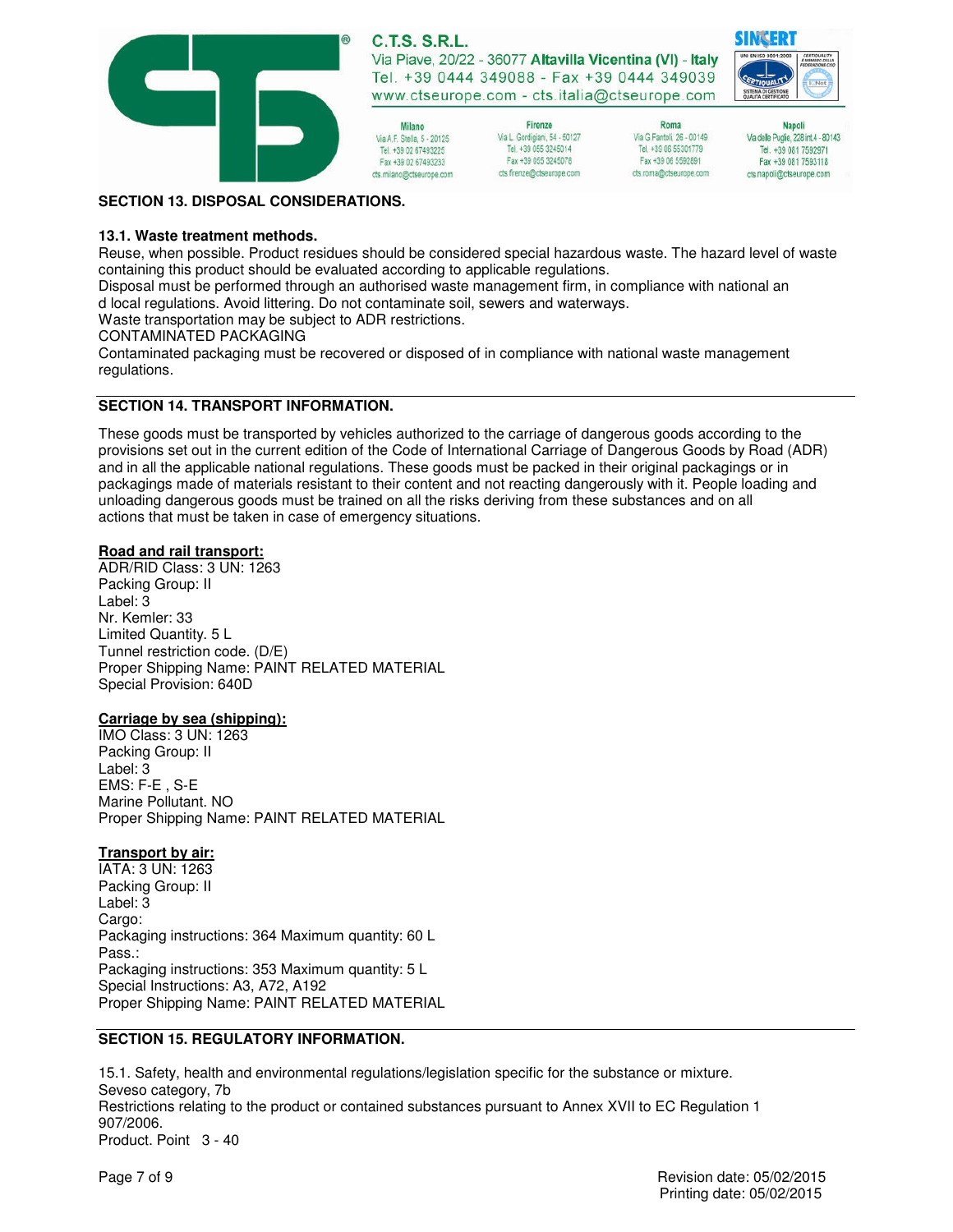

**C.T.S. S.R.L.** 

Via Piave, 20/22 - 36077 Altavilla Vicentina (VI) - Italy Tel. +39 0444 349088 - Fax +39 0444 349039 www.ctseurope.com - cts.italia@ctseurope.com

Milano Via A F Stella 5 - 20125 Tel. +39 02 67493225 Fax +39 02 67493233 cts.milano@ctseurope.com

Firenze Via L. Gordigiani, 54 - 50127 Tel. +39 055 3245014 Fax +39 055 3245078 cts.firenze@ctseurope.com

Roma Via G.Fantoli, 26 - 00149 Tel. +39 06 55301779 Fax +39 06 5592891 cts.roma@ctseurope.com

**Napoli** Via delle Puglie, 228 int.4 - 80143 Tel. +39 081 7592971 Fax +39 081 7593118 cts.napoli@ctseurope.com

Substances in Candidate List (Art. 59 REACH).

None.

Substances subject to authorisation (Annex XIV REACH).

None.

Substances subject to exportation reporting pursuant to (EC) Reg. 649/2012:

None.

Substances subject to the Rotterdam Convention:

None.

Substances subject to the Stockholm Convention:

None.

Healthcare controls.

Workers exposed to this chemical agent must not undergo health checks, provided that available risk-assessment data prove that the risks related to the workers' health and safety are modest and that the 98/24/EC directive is respected.

#### **15.2. Chemical safety assessment.**

No chemical safety assessment has been processed for the mixture and the substances it contains.

#### **SECTION 16. OTHER INFORMATION.**

Text of hazard (H) indications mentioned in section 2-3 of the sheet:

Flam. Liq. 2 - Flammable liquid, category 2 Eye Irrit. 2 - Eye irritation, category 2 STOT SE 3 - Specific target organ toxicity - single exposure, category 3 H225- Highly flammable liquid and vapour. H319- Causes serious eye irritation. H336 - May cause drowsiness or dizziness. EUH066 - Repeated exposure may cause skin dryness or cracking.

Text of risk (R) phrases mentioned in section 2-3 of the sheet: R11 - HIGHLY FLAMMABLE. R36-IRRITATING TO EYES. R66-REPEATED EXPOSURE MAY CAUSE SKIN DRYNESS OR CRACKING. R67-VAPOURS MAY CAUSE DROWSINESS AND DIZZINESS.

LEGEND:

- ADR: European Agreement concerning the carriage of Dangerous goods by Road
- CAS NUMBER: Chemical Abstract Service Number
- CE50: Effective concentration (required to induce a 50% effect) - CE NUMBER: Identifier in ESIS (European archive of existing substances)
- 
- CLP: EC Regulation 1272/2008 - DNEL: Derived No Effect Level
- EmS: Emergency Schedule
- GHS: Globally Harmonized System of classification and labeling of chemicals
- IATA DGR: International Air Transport Association Dangerous Goods Regulation
- IC50: Immobilization Concentration 50%
- IMDG: International Maritime Code for dangerous goods
- IMO: International Maritime Organization
- INDEX NUMBER: Identifier in Annex VI of CLP
- LC50: Lethal Concentration 50%
- LD50: Lethal dose 50%
- OEL: Occupational Exposure Level
- PBT: Persistent bioaccumulative and toxic as REACH Regulation - PEC: Predicted environmental Concentration
- PEL: Predicted exposure level
- PNEC: Predicted no effect concentration
- REACH: EC Regulation 1907/2006
- RID: Regulation concerning the international transport of dangerous goods by train
- TLV: Threshold Limit Value
- TLV CEILING: Concentration that should not be exceeded during any time of occupational exposure.
- TWA STEL: Short-term exposure limit
- TWA: Time-weighted average exposure limit - VOC: Volatile organic Compounds
- vPvB: Very Persistent and very Bioaccumulative as for REACH Regulation WGK: Water hazard classes (German).
- 

#### GENERAL BIBLIOGRAPHY

- 1. Directive 1999/45/EC and following amendments 2. Directive 67/548/EEC and following amendments and adjustments
- 3. Regulation (EC) 1907/2006 (REACH) of the European Parliament
- 4. Regulation (EC) 1272/2008 (CLP) of the European Parliament 5. Regulation (EC) 790/2009 (I Atp. CLP) of the European Parliament
- 6. Regulation (EC) 453/2010 of the European Parliament